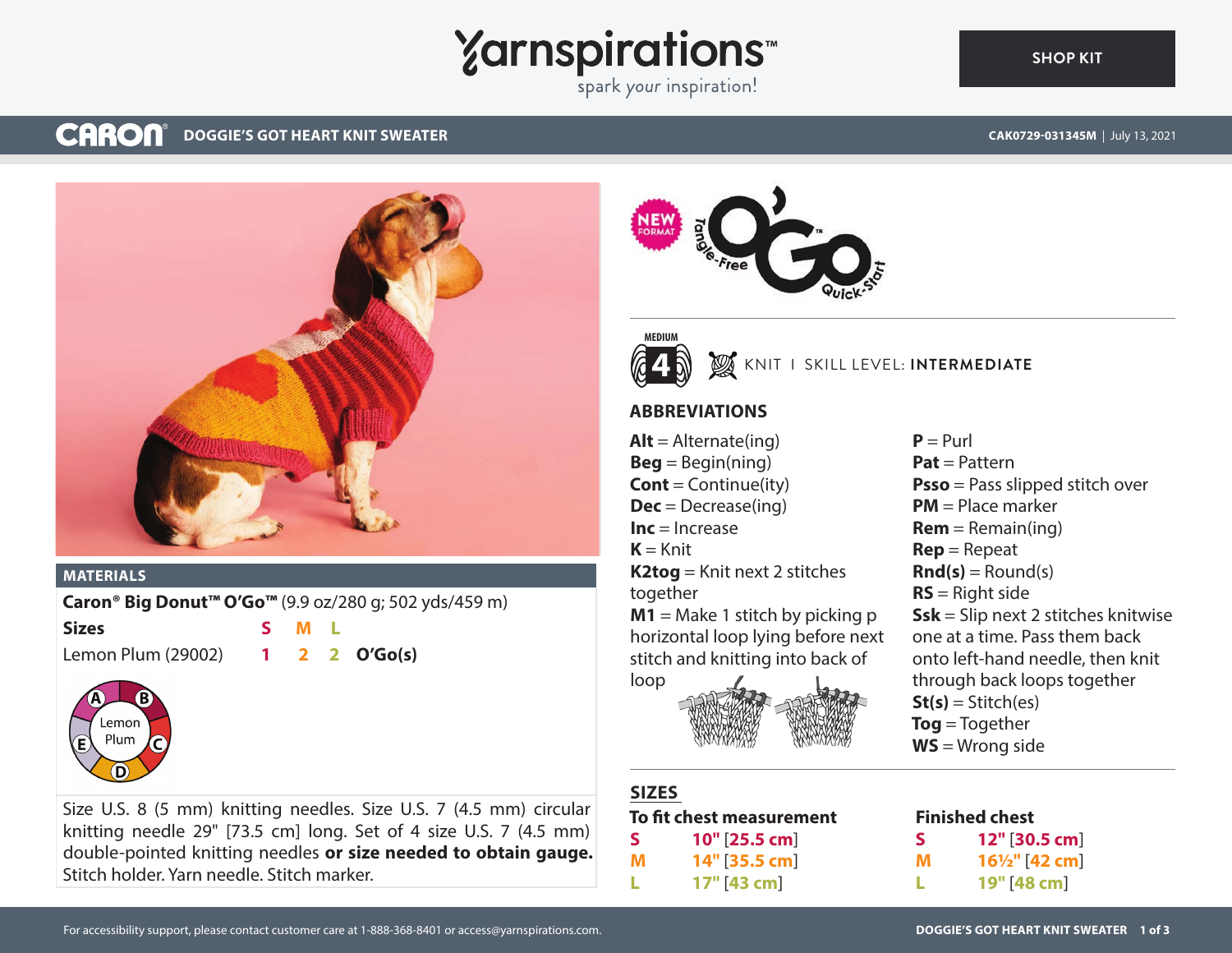## **Yarnspirations**

spark your inspiration!

### **CARON® DOGGIE'S GOT HEART KNIT SWEATER CAK0729-031345M** | July 13, 2021

### **GAUGE**

17 sts and 23 rows  $=$  4"  $[10 \text{ cm}]$ with larger needles in stocking st

### **INSTRUCTIONS**

*The instructions are written for smallest size. If changes are necessary for larger sizes the instructions will be written thus ( ). Numbers for each size are shown in the same color throughout the pattern. When only one number is given in black, it applies to all sizes.*

### **Notes:**

- To begin working with the O'Go format, carefully cut plastic tie where the ends of the O'Go meet.
- Pull tie to remove.
- Separate colors by gently pulling apart and cutting at the color transition. Each color is ready to use.
- When working from chart, wind small balls of the colors to be used, one for each separate area of color in the design. Start new colors at appropriate points. To change colors, twist the 2 colors around each other where they meet on WS to avoid a hole.

### **SWEATER**

Beg at neck edge, with pair of needles and A, cast on **43** (**49**-**61**) sts. **1st row:** (RS). K1. \*P1. K1. Rep from \* to end of row.

2nd row: P1. \*K1. P1. Rep from \* to end of row.

Rep last 2 rows of (K1. P1) ribbing for 2" [5 cm], ending on a 2nd row.

Work 2 rows in stocking st, inc 2 sts evenly across last row. **45** (**51**-**63**) sts.

Work Chart **I** (**II**-**II**) in stocking st, reading knit rows from right to left and purl rows from left to right, noting side incs on 3rd and following **2** (**10**-**8**) rows. **51** (**73**-**81**) sts. Inc 1 st at each end of every following alt (RS) row **2** (**1**-**3**) time(s) more. **55** (**75**-**87**) sts. Charts are shown on page 3. Cont even working chart until **10th** (**16th**-**18th**) row of Chart is complete.

**Leg Openings:** Keeping cont of Chart **I** (**II**-**II**), proceed as follows: **Next row:** (RS). K**6** (**11**-**12**). Cast off **4** (**6**-**6**) sts. K**35** (**41**-**51**) (including st on needle after cast-off). Cast off **4** (**6**-**6**) sts. K**6** (**11**-**12**).

**Note:** All Leg Sections are worked at the same time using separate balls of yarn for each section.

**Leg Sections:** Beg on a purl row, work even from chart until **16th** (**24th**-**26th**) row of Chart is complete.

**Joining row:** (RS). K**6** (**11**-**12**). Cast on **4** (**6**-**6**) sts. K**35** (**41**-**51**). Cast on **4** (**6**-**6**) sts. K**6** (**11**-**12**). **55** (**75**-**87**) sts.

Work even from chart until **30th**  (**40th**-**46th**) row of Chart is complete. PM at each end of last row.

**Back shaping:** Keeping cont of Chart **I** (**II**-**II**), proceed as follows: Cast off **6** (**11**-**12**) sts at beg of next 2 rows. **43** (**53**-**63**) sts. **Next row:** (RS). K1. ssk. Knit to last 3 sts. K2tog. K1. **Next row:** Purl. Rep last 2 rows **9** (**8**-**10**) times more. **23** (**35**-**41**) sts.

### **Sizes M and L only: Next row:**

(RS). Knit. **Next row:** Purl. **Next row:** K1. ssk. Knit to last 3 sts. K2tog. K1. **Next row:** Purl. Rep last 4 rows (**1**-**2**) time(s) more. (**31**-**35**) sts.

**All sizes:** Leave rem **23** (**31**-**35**) sts on a st holder.

### **FINISHING**

**Body and Back edging:** With RS facing, A and circular needle, beg at right marker, pick up and knit **29** (**45**-**57**) sts along Body to Back st holder. K**23** (**31**-**35**) from Back st holder. Pick up and knit **29** (**45**- **57**) sts along opposite side of Body to left marker. **81** (**121**-**149**) sts. Beg on a WS row, work 7 rows in (K1. P1) ribbing as given for Collar. Cast off loosely in ribbing. Sew shaped belly seam and sides of edging.

**Leg edging:** (RS). With A and set of double-pointed needles, pick up and knit **24** (**32**-**32**) sts evenly around leg opening. Divide sts on 3 needles. Join in rnd, PM on first st.

Work **6** (**8**-**10**) rnds in (K1. P1) ribbing. Cast off loosely in ribbing.